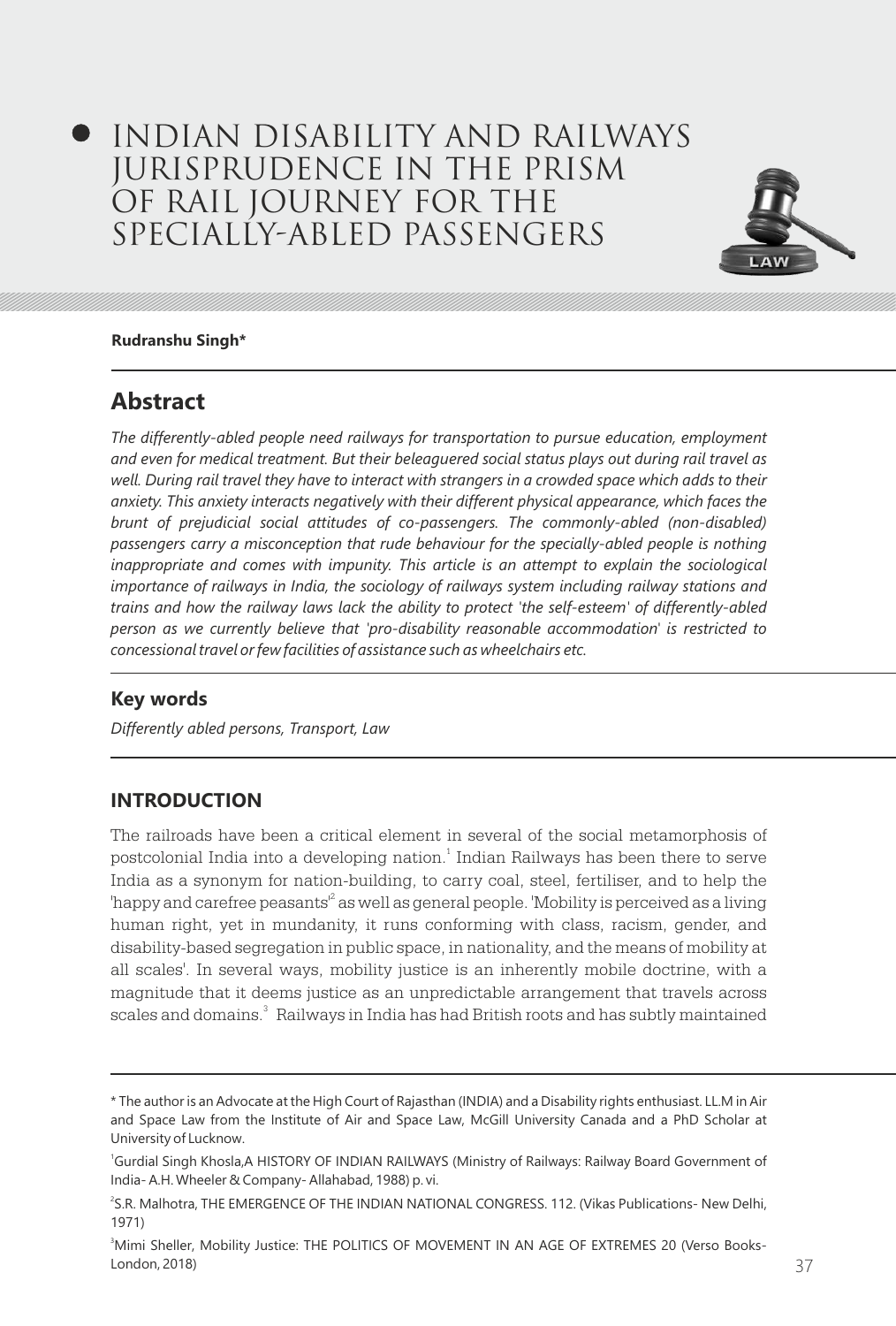its feudal legacy.<sup>4</sup> National Platform for the Rights of the Disabled (NPRD), had filed public interest litigation (PIL) before the Delhi High Court in 2019. The petition had alleged that the Indian Railways was issuing separate identity cards to differently-abled people for availing of travelling concession. It has not been accepting Unique Disability Identity Card issued by State Governments or the Ministry of Social Justice Government of India<sup>5</sup>

We need to appreciate the fact that the capacity for humans to move about, whether to gather, hunt, and fish, or to communicate, trade, and celebrate together, or to hang out, 'loiter' and 'lime,' pre-exists European colonisation and enclosure. Transportation obstacles undeniably render the differently-abled least employable, and it creates little sense to protect persons from discrimination in employment if they have less than satisfactory, accessible public transportation services.<sup>7</sup> Transportation law and policy for differently-abled people is one of the most critical access issues. To plainly put it: 'Without economical and useful transportation (that is, mass transportation), the specially-abled will remain homebound or institutionalised and unemployed or underemployed.<sup>8</sup>

#### **Why We Need Transportation Equity**

Transportation mobility is a symbol of full-fledged membership in a society. The new phases of discrimination and segregation operationalise discriminatory practices that openly limited transportation access and movement of people representing vulnerable groups, including the differently-abled. The effects of limited transportation mobility persist, as the lack of mobility helps establish ghettos, *de facto* segregated schools, and

6 See Supra Note 3 (Sheller)

<sup>4</sup> "These hopes and priorities of Indian Railways were not realised as serious problems relating to the absorption and gradation of staff were created and these took years to resolve."*See* G.W. Macgeorge,WAYS AND WORKS IN INDIA: BEING AN ACCOUNT OF THE PUBLIC WORKS IN THAT COUNTRY FROM THE EARLIEST TIMES UP TO THE PRESENT DAY 221(Archibald Constable and Company- Westminster, 1894)

<sup>5</sup>*National Platform for the Rights of the Disabled vs Ministry of Railways and Others* W.P.(C)5208/2019 in the Delhi High Court. Accessed athttp://delhihighcourt.nic.in/dhc\_case\_status\_list\_new.asp on 22<sup>nd</sup> June 2020. *See* also Soibam Rocky Singh 2019.Plea in High Court Claims Railways Not Accepting UDID Cards. *The Hindu*, 11th March. 162 Accessed at https://www.thehindu.com/news/cities/Delhi/plea-in-high-court-claimsrailways-not-accepting-udid-cards/article26490146.ece on 22<sup>nd</sup> June 2020.

<sup>7</sup> Jayna Kothari, THE FUTURE OF DISABILITY LAW IN INDIA: A CRITICAL ANALYSIS OF THE PERSONS WITH DISABILITIES (EQUAL OPPORTUNITIES, PROTECTION OF RIGHTS AND FULL PARTICIPATION) ACT 1995. 136 (Oxford University Press-New Delhi, 2012)

<sup>8</sup> James J. Weisman, Book Review- *Institutional Disability, the Saga of Transportation Policy for the Disabled.* 4(1) NYLS Journal of Human Rights, 347, 350 (1986). *See* also Section 41(1) The appropriate Government shall take suitable measures to provide, -(a) facilities for persons with disabilities at bus stops, railway stations and airports conforming to the accessibility standards relating to parking spaces, toilets,

 $38$  38  $\overline{3}$ ticketing counters and ticketing machines.(b) Access to all modes of transport that conform the design standards, including retrofitting old modes of transport, wherever technically feasible and safe for persons with disabilities, economically viable and without entailing major structural changes in design.(c) Accessible roads to address the mobility necessary for persons with disabilities.(2) The appropriate Government shall develop schemes programmes to promote the personal mobility of persons with disabilities at an affordable cost to provide for, -(a) incentives and concessions.(b) retrofitting of vehicles; and(c) personal mobility assistance. *See* THE RIGHTS OF PERSONS WITH DISABILITIESACT, 2016 (NO. 49 OF 2016).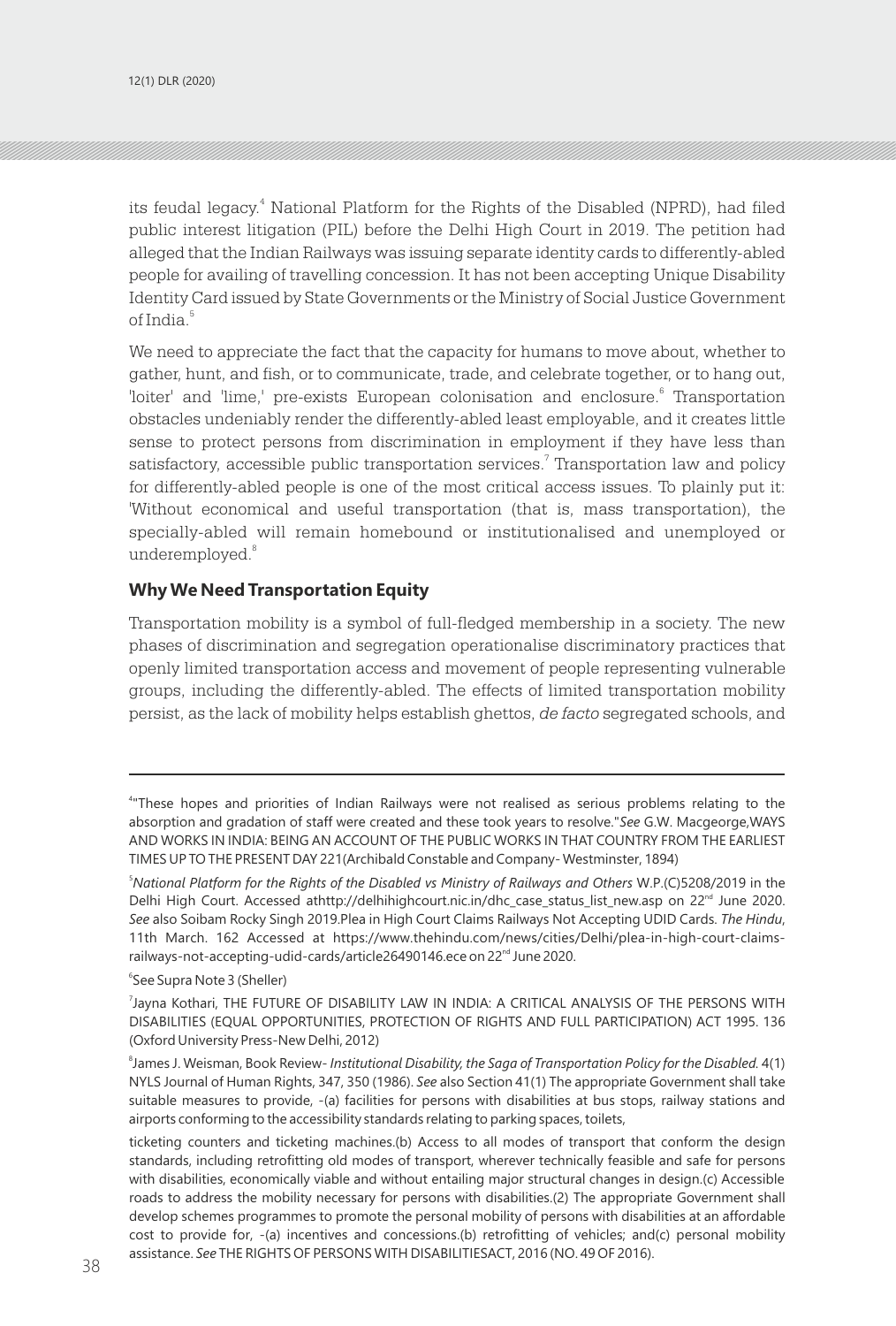

housing, cementing social and community isolation-the central leaderships of society, have long-standing promises to cure these evils. These promises, together with guarantees of life filled with equity and human rights, to replace that destroyed in 'blight clearing' projects, often remain adjourned *sine die*. The commonly-abled (non-disabled) in the suburbs have predetermined physical mobility for social cohesion, while beleaguered social groups, neither have mobility nor social cohesion.

Endeavours to defy discrimination, segregation, and inequitable transportation policies have become sophisticated enough to incorporate abroad range of interlinked social impacts. The term transportation equity alludes to a spectrum of strategies and regulations that intend to address inequities in the nation's transportation planning and project delivery system. Across the country, community-based organisations of lowincome and differently-abled citizens that organised to enrich their communities are acknowledging the crucial duty of transportation in moulding local prospects and their diversification. Though the definition of transportation equity may differ from place to place, most of the specially-abled would say yes that an equitable transportation system should:

- Guarantee prospects for consequential public participation in the transportation planning process, especially of the differently-abled who tangibly feel the effect of disability transportation projects or subsidised choices.
- Be subject to a decent benchmark of public accountability as well as financial transparency.
- Distribute the advantages and liabilities emanating from transportation projects proportionally across all income levels and social segments.
- Provide good-quality services-underlining access to economic opportunity and essential mobility-to the whole society, but with an emphasis on transit-dependent people.
- Equally prioritise efforts both to revitalise the specially-abled population and to boost the transport infrastructure.

On a broader level, transportation equity exemplifies metropolitan equity and the appropriate distribution of resources. These doctrines symbolise a progression of the relationship between civil rights and transportation and the degree of their interlinkages-mainly when we revisit the former cases involving labour transport and the events precipitating race-based anti-discrimination bus boycott in the United States in the 1950s.<sup>9</sup> It means that transportation has a tangible stake in anti-discrimination jurisprudence *vis-à-vis* disability rights.<sup>10</sup>

<sup>9</sup> Thomas W. Sanchez and Marc Brenman,THE RIGHT TOTRANSPORTATION: MOVING TO EQUITY 7-8 (Routledge Publication- New York, 2017)

Gayle, 352 U.S. 903 p. 425. 2003 12:30 p. 2010 12:30 p. 2010 12:30 p. 2010 12:30 p. 2010 12:30 p. 2010 12:30 p.  $10$ Transportation rights have always travelled through the prism of sociological jurisprudence. As on 13th November 1956, the U.S. Supreme Court had affirmed the District Court's decision on Browder vs Gayle. Wherein, it was held that "a reaffirmation of the principle of segregated facilities are inherently unequal, and that the old Plessy Doctrine of separate but equal is no longer valid, either sociologically or legally." This decision augurs very well for disability-based transportation rights as it subtly says that transportation should be operated in a manner that it eliminates the social evil of discrimination. See Aurelia S. Browder vs William A. Gayle, 352 U.S. 903 p. 425.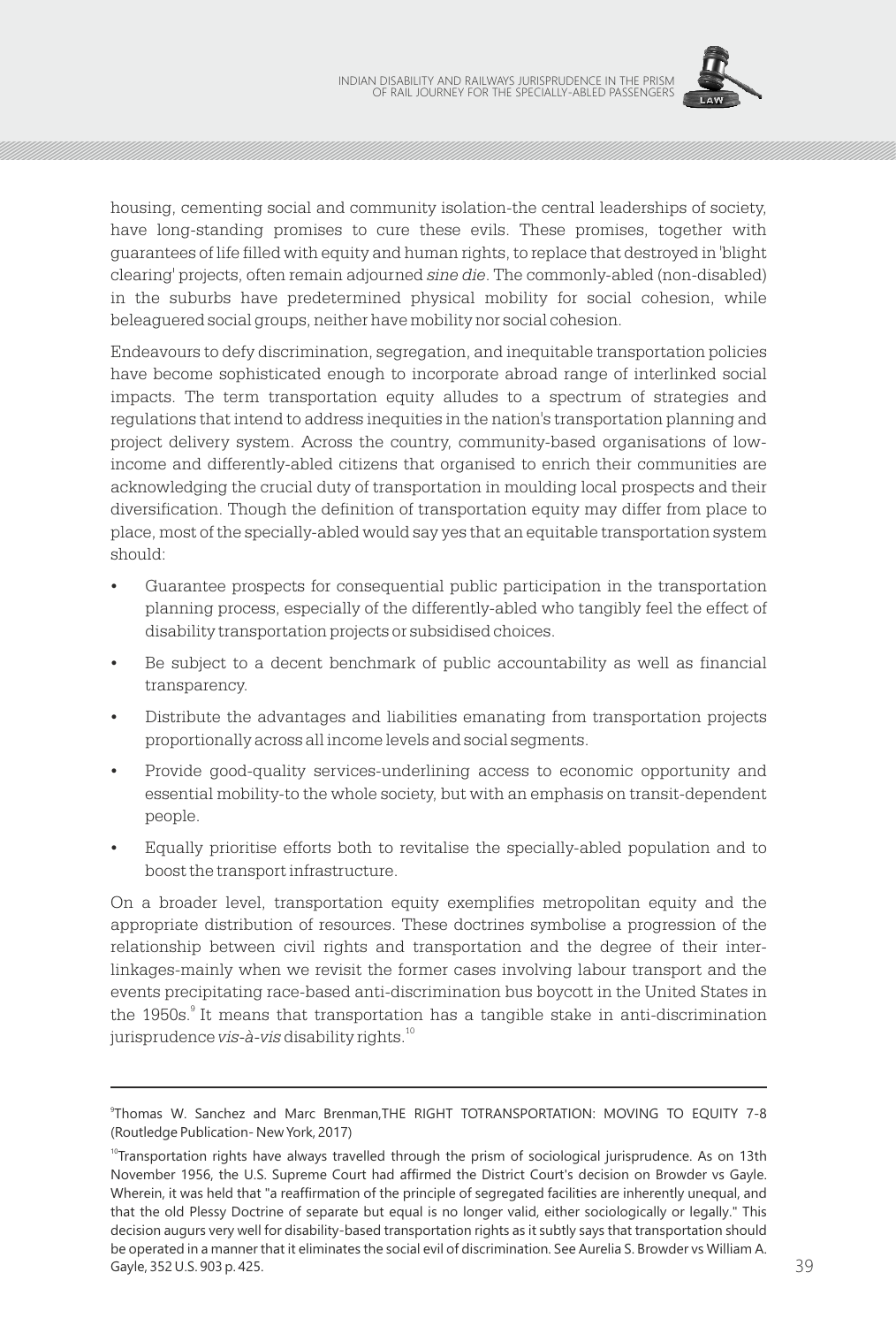Be that as it may, this segment of the Rights of Persons with Disabilities Act, 2016 (after this: Disability Act 2016)pertaining to access to public transport has obtained unexpectedly scant attention notwithstanding the significance of accessibility issues. With improved prospects in education and employment for differently-abled people, there has been comparatively no improvement made for adapting transport for use by persons with special needs. Access to education or jobs is meaningless if a differentlyabled person cannot commute to the school or work because accessible transportation is absent. $^{\text{11}}$  But the question of economic and technical viability has remained intact. This mischievous lacuna of financial sustainability is a carry forward from the Persons with Disabilities (Equal Opportunities, Protection of Rights and Full Participation) Act 1995 (after this: Disability Act 1995). When the implementation of disabled-friendly transport is contingent upon availability of funds, it will always remain susceptible to political arbitrariness. In simple English, these provisions will not become a tangible reality and will remain in the cold storage under the garb of economic constraints.<sup>12</sup>

Neither for Indian criminal justice system nor for Indian railways Seating the differentlyabled railway passengers on the upper berths of railway coaches, attract NO legal sanctions. As the phraseology of 'subject to availability of accommodation; the computerised Passenger Reservation System provides for allotment of only *one lower berth* to the differently-abled person,' that itself exposes the stoicism of the railway reservation system and its incompetence to accommodate the differently-abled travellers.<sup>13</sup> The disability legislation ought to have specified the period during which the concerned agencies could have met their obligations to deliver accessible transport, keeping the expenses in mind. $<sup>14</sup>$  Numerous disability legislations have encompassed</sup> the imposition of a time-frame for operational sing pro-disability accessible transportation. As exemplified through, the Disability Discrimination Act in the UK, which mandated every bus to be fully accessible by 2016 and double-deck buses to become available by 2017 and the present accessibility regulations apply only to new vehicles coming into service and so is the situation for trains.<sup>15</sup>

Similarly, the Americans with Disabilities Act (here in after referred as ADA 1990) mandated all new buses or rail vehicles beseeched for purchase or lease by public entities must be 'readily accessible to and usable by individuals with disabilities, including wheelchair users.' Thus, new buses and rail systems must have lifts or ramps and fold-up seats or other wheelchair spaces with appropriate securement equipment.  $^{\scriptscriptstyle 16}$ Such transportation departments are also required by law to facilitate the on-demand

<sup>11</sup>Sharon Rennert, *All Aboard: Accessible Public Transportation for Disabled Persons*,63 New York University Law Review 360, 361 (1988).

 $12$ Ibid.

<sup>&</sup>lt;sup>13</sup> Annual Report & Accounts, 2012. Indian Railways: Directorate of Statistics and Economics, Ministry of Railways, (Railway Board) Government of India p. 109.

<sup>14</sup>*See Supra* Note 11 (Rennert) p. 362.

<sup>15</sup>Elaine Mackie, Design for Public Transport. Chapter 5 in Mike Tovey eds., *Design for Transport: A User-Centred Approach to Vehicle Design and Travel* (Routledge Publishers- London, 2016) p. 140.

 $40$   $51(1992)$ . <sup>16</sup>Bonnie P. Tucker, *The Americans with Disabilities Act of 1990: An Overview*, 22(1) New Mexico Law Review, 13, 51 (1992).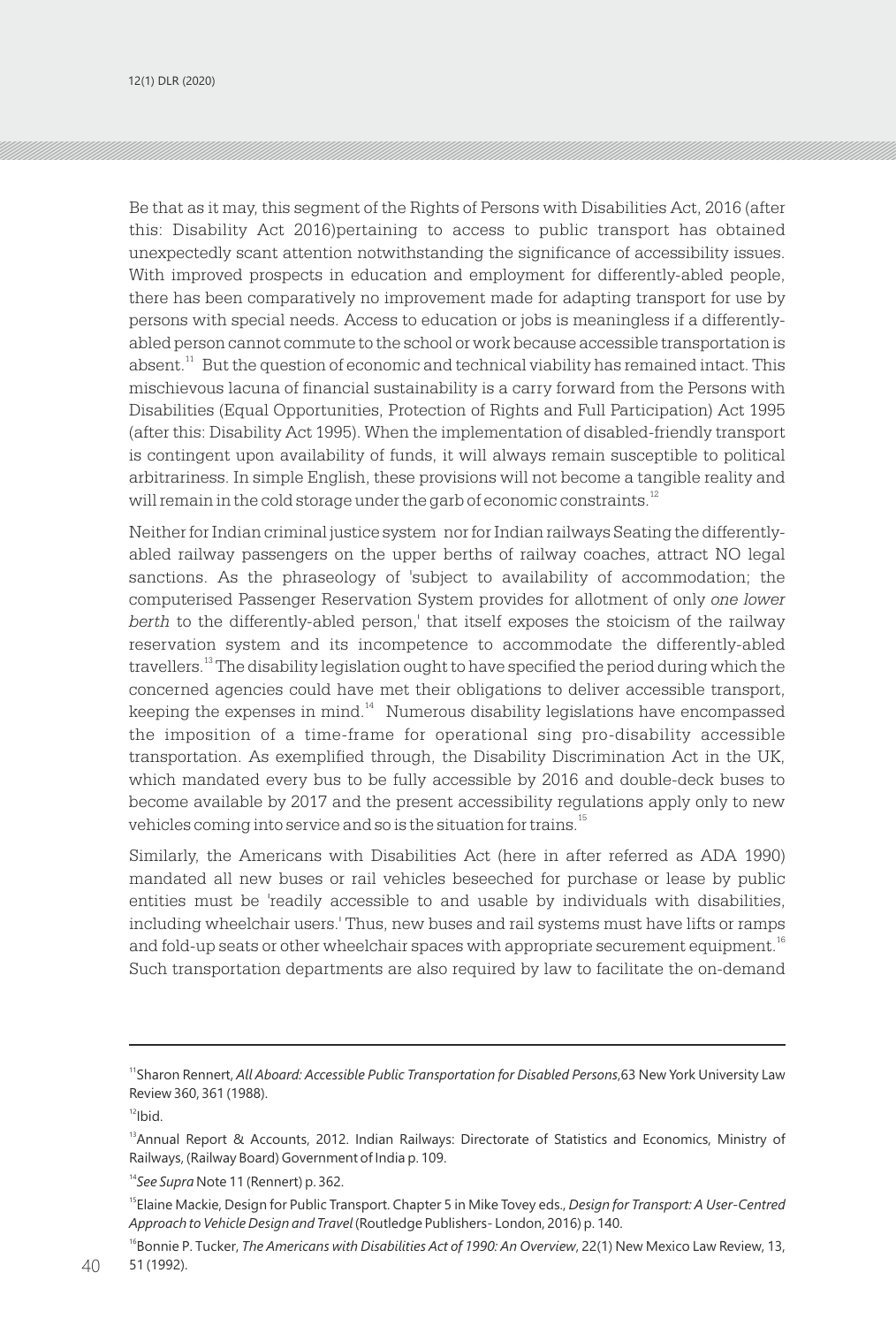

'paratransit' service to differently-abled people in case they are unable to take advantage of the standard public transit.<sup>17</sup>

Before ADA, Section 504 of the Rehabilitation Act of 1973, was the source of legitimacy for pro-disability accessible transit which permitted public transportation arrangements the option to either out?t their ?eet with accessible buses or to provide an exclusive, distinct transportation program for persons with disabilities.ADA made both accessible transit and complementary paratransit an obligation.<sup>18</sup> Section 504, as mentioned above, decrees reasonable accommodation resulting inconsequential access to a programme or assistance to cure the conduct producing discrimination for the differently-abled population.<sup>19</sup> Therefore, a transport agency must reasonably adjust its operations to allow disabled-friendly tangible access to the transit systems. $^{20}$  At least part of standard train fleets must be accessible to passengers with disabilities to ensure concrete comfort.<sup>21</sup> Mainstreaming disabled-friendly transportation is 'the easiest and best' way to provide mobility to the specially-abled but as an essential mode of avoiding discrimination against them within this domain.<sup>22</sup>

The ADA mandates one coach per train to be mandatorily set aside for the individuals with disabilities. Acquisition of new buses or trains or vehicles after the operational dates stipulated in the statute are to be ADA-compliant, and the deadlines for compliance of every organisation providing public transport are specified. Furthermore, the US Department of Transport offers detailed regulations of access to be served in all vehicles. $23$  Lack of fixed implementation dates is a major statutory lacuna for the Indian

<sup>19</sup>*Alexander vs Choate*, 469 U.S. 287, 288 (1985).

 $17$ Paratransit is a facility where individuals who are unable to use the standard transit system independently (because of a physical or mental impairment) are picked up and dropped off at their destinations. *See* Ibid.

<sup>&</sup>lt;sup>18</sup>Robert Alan Olason, *Accessible Raleigh Transportation A Paratransit System Using Trip-by-Trip Eligibility Determination and Two-Tiered, User-Side Subsidy*, 1760 Transportation Research Record, 121- 123 (2001).

<sup>&</sup>lt;sup>20</sup>"A human-friendly transport means- at least ones used for public purposes, a certificate may be made mandatory so that its accessible to people with all disabilities, i.e., it hasprovision for ramps, low-flooring, Braille signals for the blind, and audio instructions on opening/closing of gates, etc." *See* Tushti Chopra, *Expanding the Horizons of Disability Law in India*: *A Study from a Human Rights Perspective*, 41(4) The Journal of Law, Medicine & Ethics, 807, 817 (2013).

<sup>21</sup>*See Supra* Note 11 (Rennert) p. 363, n. 21.

<sup>&</sup>lt;sup>22</sup>Henry S. Richardson, DEMOCRATIC AUTONOMY: PUBLIC REASONING ABOUT THE ENDS OF POLICY 108 (Oxford University Press- New York, 2002)

<sup>40</sup> 41 th and-guidance/civil-rights-ada/part-37-transportation-services-individuals-disabilities on 24 June 2020.  $^{23}$ The US Department of Transport Regulations mandates that vehicles already accessible to the differentlyabled remain accessible and gave specific directions as to how wheelchair lifts should be maintained; stipulate that paratransit fares may not exceed twice the fixed- route fare for a comparable ride; forbid paratransit providers from imposing limitations on priorities based on an individual's trip purpose; mandate that certain key bus stops should be announced for specially-abled passengers; provides that where numerous bus routes serve one bus stop, transit systems shall provide means by which visually impaired individuals may identify the proper vehicle to enter; require that disabled passengers be allowed to travel with portable oxygen supplies and service animals; mandate that specially-abled passengers be provided with satisfactory information about public transportation; mandate that specific bus and train seats be designated as priority seating for the passengers with special needs; and set forth means of administrative enforcement of the ADA.*See* 49 U.S. Code of Federal Regulations PART 37 (49CFR37) pp. 412- 501. Accessed at https://www.transit.dot.gov/regulations-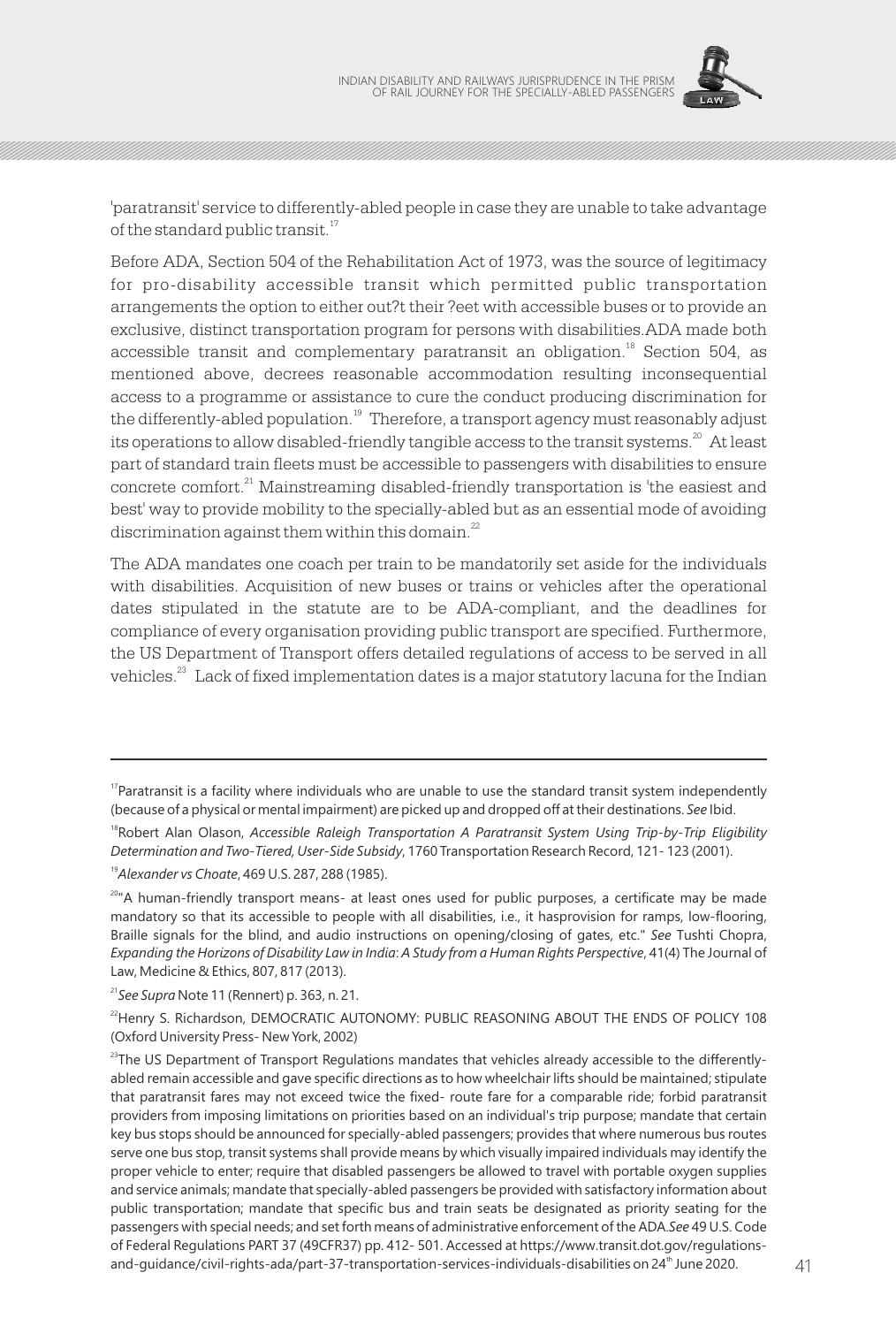disability-rights legislation vis-à-vis transportation and a perfect breeding ground of socio-administrative apathy.<sup>24</sup>

A statutory implementation approach could have served the transportation jurisprudence better while enacting the Disability Act 1995 and 2016, respectively. That is, to impose a date in the future within which time-table every one of public buses, trains, and aircraft would be made accessible to specially-abled people as it necessitates resources. Prerequisite of a time-frame based implementation was Constitutionally placed under Article 45, in the context of primary education. It was made free and compulsory with a completion time-frame of 10 years from the Constitution's commencement. That provision kept in mind the resources needed for making such a right real. $^{25}$  Indian disability and railway laws have been unable to induct travelling rights into their human rights regime.<sup>26</sup> Disability jurisprudence in the context of transportation rights walks a very tight rope because ambiguity creeps in easily as the process of reasoning was on two vague ends. On one end, it has to make transportation systems accessible to the especial passengers and avoiding discrimination against them is on the other. Combining those *two* distinct goals in such a way as to give rise to a new end, that of mainstreaming the differently-abled into existing transportation systems has been an enduring challenge. $27$  This challenge becomes steeper when the disability-based facilities are put on hold due to economic considerations.

We need to appreciate that availability of disabled-friendly transport because it is not an isolated right, but a means to other rights. $28$  Thus, accessible transport vehicles for differently abled persons is a hardcore human rights issue, and hence economic considerations must not stymie these facilities. The Disability Act's anxiety for costs under Section 41 weakens the jurisprudential resolve to eliminate discrimination and the creation of an inclusive society.<sup>29</sup>

#### **The Tumultuousness of Accessibility in Transport**

Section 41 of Disability Act, 2016 merely mentions the pro-disability facilitative travel or examples of adapt railway coaches etc. It remains mute on any standards as to what

<sup>28</sup>Ibid.

<sup>&</sup>lt;sup>24</sup>The jurisprudential approach of a specified time-based implementation 'must' have been a part of thestatutory scheme of disability law in India. The voluntary nature of execution will undoubtedly leave thetransportation rights of the specially-abled Indians in peril, because "corruption and hypocrisy ought not to be inevitableproducts of democracy, as they undoubtedly aretoday." *See* C. Raj Kumar, *Corruption and Human Rights: Promoting Transparency in Governance and the Fundamental Right to Corruption-Free Service in India*, 17(1) Columbia Journal of Asian Law, 31, 32 (2003).

<sup>&</sup>lt;sup>25</sup>"State shall endeavour to provide, within a period of ten years from the commencement of this Constitution, for free and compulsory education for all children until they complete the age of *fourteen* years." *See* Article 45 of the Constitution of India, 1950.

<sup>&</sup>lt;sup>26</sup>Abhinav Rajput 2017. Wheelchair-Bound Para-Athlete Says She Was Forced to Sleep on Floor of Train. The Hindustan Times, 11<sup>th</sup> June. Accessed at https://www.hindustantimes.com/delhi-news/no-one-showedsympathy-wheelchair-bound-para-athlete-forced-to-sleep-on-floor-of-train/story-5UDptWltp9Qbw 20mxhAYDO.html on 24<sup>th</sup> June 2020.

<sup>27</sup>*See Supra* Note 22 (Richardson) p. 108.

 $42$   $\cdots$   $\cdots$   $\cdots$   $\cdots$   $\cdots$   $\cdots$   $\cdots$   $\cdots$   $\cdots$   $\cdots$   $\cdots$   $\cdots$   $\cdots$   $\cdots$   $\cdots$   $\cdots$   $\cdots$   $\cdots$   $\cdots$   $\cdots$   $\cdots$   $\cdots$   $\cdots$   $\cdots$   $\cdots$   $\cdots$   $\cdots$   $\cdots$   $\cdots$   $\cdots$   $\cdots$   $\cdots$   $\cdots$   $\cdots$   $\cdots$   $\cdots$  <sup>29</sup>*See* Disability Act 2016, Section 41(1), *supra* note 9.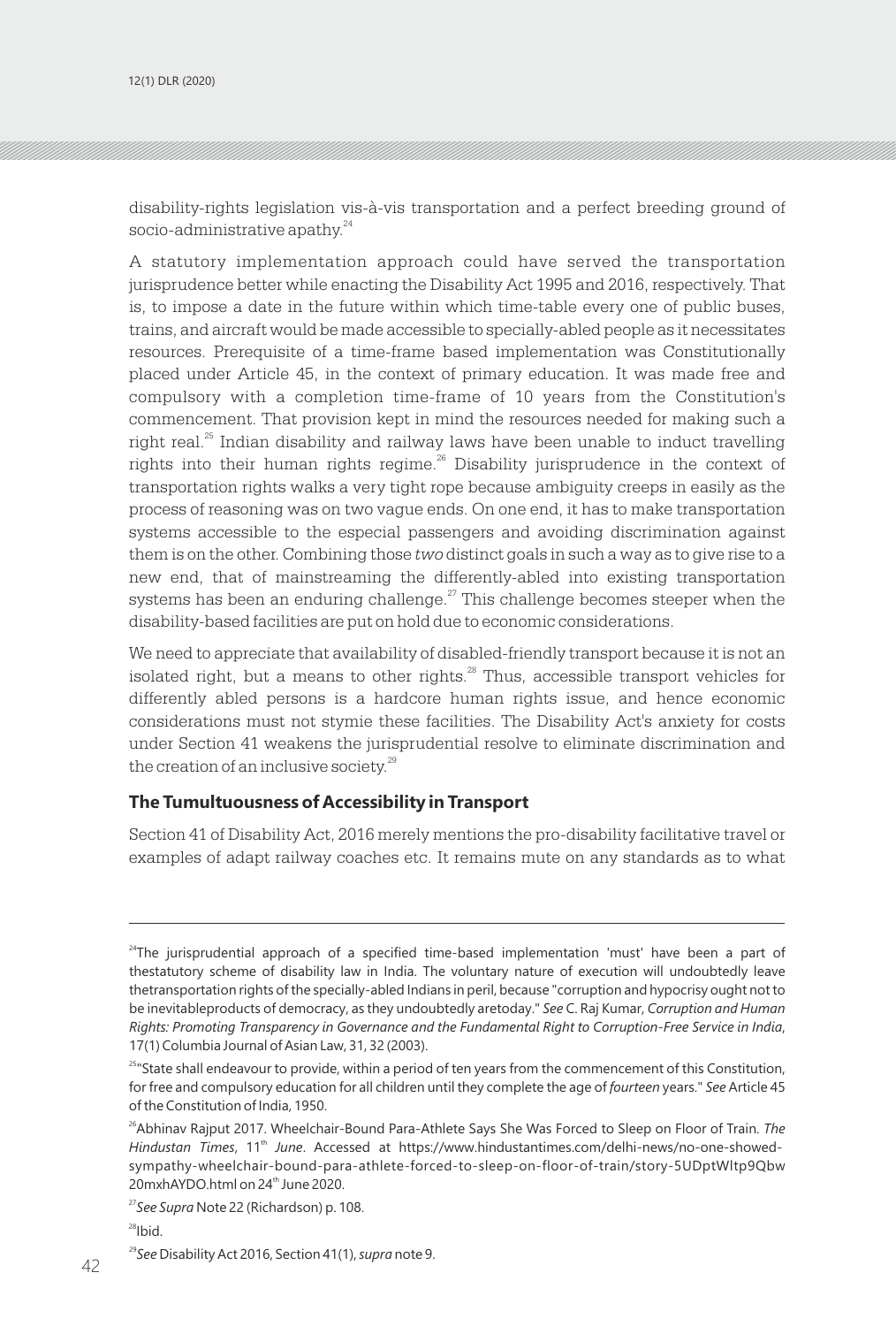

type of adjustments maybe necessary for easy access for persons with diverse kinds of disabilities. Legislative lacunae procreate administrative arbitrariness.<sup>30</sup> By exclusively aiming at making buses and trains accessible for wheelchair users, it would not satisfy the requirements of all differently-able individuals. For example, people with acute vision impairments cannot utilise regular trains and buses without assistance if they are travelling in unusual locales.<sup>31</sup>

Railways establish new socialites and transform people's senses of self. They procreate new forms of spectatorship. $32$  That viewership revamps how bodies are sensed and perceived in the landscapes that they moved through, $33$  now witnessed as a speedily passing vista. At the same time, this 'parcelling' of travellers hurled through the terrain at high speed spawns various social and bodily anxieties, disclosed most acutely in accounts that underscore fears for personal safety and concern of criminal activity and 'railway spine'.<sup>34</sup> The railway gathers new, mobile publics, expecting the differentlyabled passengers to develop new skills to negotiate with crowds and handle strangers. $^{\textrm{\tiny{35}}}$ The quality of those skills is dependent upon 'extraordinary' preparation on the part of especial travellers vis-à-vis their disabilities to accomplish their journeys.<sup>36</sup> Undeniably, the space of the train carriage is a place where social relations amongst unacquainted gentry are bargained and redrawn.<sup>37</sup>

Soft national legislation drives the rights system for differently-abled travellers that is ineffective at bringing about change because specially-abled people are not accustomed to asserting or even requesting their rights. The inefficiency of these laws reflects the fact that trains and stations lack the disabled-friendly construction with no attention to the needs of passengers with disabilities. Apart from that, both technology and trained professionals who can take pro-disability facilitative action are absent from the system. The government and non-governmental organisations should work together to raise levels of public awareness and improve facilities.<sup>38</sup> Because the commonly-abled

<sup>34</sup>Ralph Harrington, *On the Tracks of Trauma: Railway Spine Reconsidered*, 16(2) Social History of Medicine, 209, 223 (2003).

<sup>35</sup>Orvar Lofgren, *Motion and Emotion: Learning to be a Railway Traveller*, 3(3) Journal of Mobilities, 331, 332- 335 (2008).

<sup>&</sup>lt;sup>30</sup>"Legislation is necessary to assure the opportunity to attain civil rights goal, since experience has proven the unfortunate fact that 'no civil right has ever been secured without legislation'." *See* Bonnie P. Tuckerand Bruce A. Goldstein, LEGAL RIGHTS OF PERSONS WITH DISABILITIES: AN ANALYSIS OF FEDERAL LAW 2 (Volume 1, LRP Publications- Pennsylvania, 1991)

<sup>&</sup>lt;sup>31</sup>Michael Lewyn, *Thou Shalt Not Put a Stumbling Block before the Blind*, 52(5) Hastings Law Journal, 1037, 1065 (2001).

<sup>&</sup>lt;sup>32</sup>Lynne Kirby, PARALLEL TRACKS: THE RAILROAD AND SILENT CINEMA 105 (Duke University Press- Durham, 1997)

<sup>&</sup>lt;sup>33</sup>David E. Nye, NARRATIVES AND SPACES: TECHNOLOGY AND THE CONSTRUCTION OF AMERICAN CULTURE (Columbia University Press- New York, 1997) pp. 180-181.

<sup>&</sup>lt;sup>36</sup>Jack Simmons, THE RAILWAY TRAVELLER'S HANDY BOOK OF HINTS, SUGGESTIONS AND ADVICE: BEFORE THE JOURNEY, ON THE JOURNEY AND AFTER THE JOURNEY 62 (Lockwood and Company- London, 1862)

<sup>&</sup>lt;sup>37</sup>Peter Thomas, Railways. Chapter 20 in *The Routledge Handbook of Mobilities 215* (Taylor & Francis- New York, 2014)

<sup>42</sup> 43 <sup>38</sup>D. Nanda, 1998. ACCESSIBILITY OF PEOPLE WITH PHYSICAL DISABILITIES IN INDIAN RAILWAYS. In 8th International Conference on Transport and Mobility for Elderly and Disabled People Loughborough University of Technology, pp. 797-802.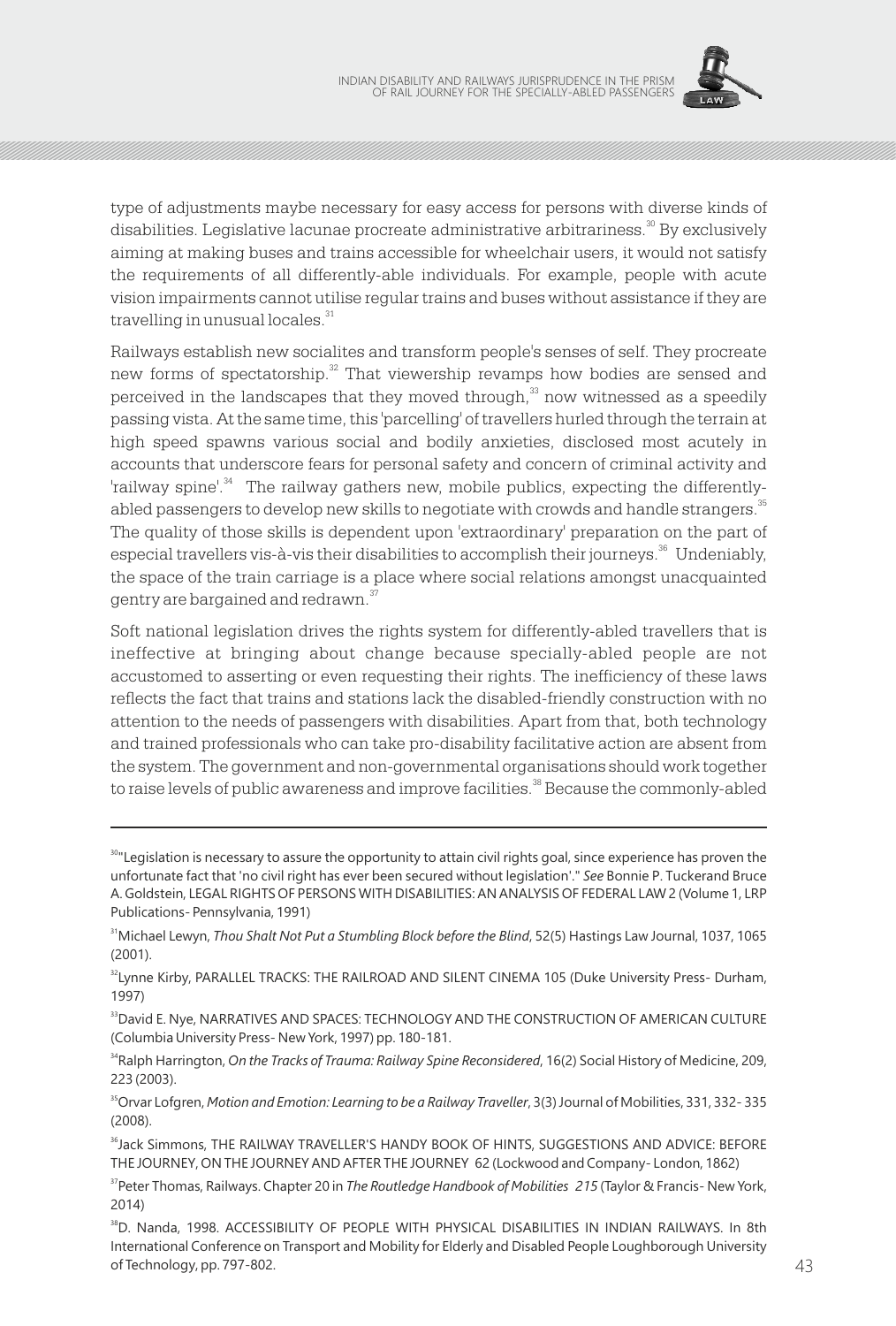(non-disabled) people have parochial ways of interpreting disabilities. They often contemplate disability to be a synonym for wheelchair usage, which automatically leaves millions of masses without any access to transportation. The transportation system has to assimilate the doctrine of 'reasonable accommodation for disability rights'. The transport laws have to encompass the adaptable vehicles as well as architectural designs of the railway stations, platforms, lifts, wheelchair handlers and baggage moving trollies for even the mofussil towns as an obligatory disability-based service with a legally defined timeline for implementation as discussed above.<sup>39</sup>

"It is not enough to provide wheelchairs without dignity as the commonly-abled (nondisabled) have the habit of staring at the differently-abled person as if he/she is an alien. Eliciting his familiarity with the New Delhi station, Doctor 'S' said, "I am myself a person with a disability and was waiting for the battery-operated car deployed for the differently-abled, but it was nowhere traceable. Astonishingly, there are no lifts at the railway station'. Singh said he also discovered to his horror that whenever a wheelchair user arrived, in the absence of a lift, coolies lifted them onto the escalator. 'The Prime Minister called us divine. But the dignity of differently-abled people has regularly been compromised with perfect impunity.' The government spent over 1,000 crore rupees on its two-year bash but had it contributed 1% of the amount for the benefit of the differently-abled, and they would not have to face this kind of humiliation.<sup>"40</sup>

- Whenever I seek help in crossing the road from other pedestrians, they hold me by my collar or my shirt sleeve and 'haul' me across the road, making me feel exceedingly small and insignificant" says a visually impaired man.
- Polio afflicted person complained that his feet terribly ache while standing. But when travelling on buses, all his requests for a seat fall on deaf ears, if it is an overcrowded bus.
- A differently-abled woman living in Mumbai says she never travels in local compartments reserved for the specially-abled. Why? "Drunkards and other suspicious characters always occupy it, and I feel very unsafe. I would rather go to a crowded ladies compartment where I am physically uncomfortable but at least mentally secure." 41
- The coach for the differently-abled passengers is located at the end of the train just behind the engine, which is exceptionally inconvenient for the special passengers.

<sup>39</sup>Rajiv Ranjan, 2017. I Have Cerebral Palsy: Indian Railways Is Indifferent to My Train Travel. *New Delhi Television th Ltd: Every Life Counts Series, 24 July*. Accessed at https://everylifecounts.ndtv.com/cerebral-palsy-indianrailways-indifferent-train-travel-15571 on 28<sup>th</sup> June 2020.

<sup>40</sup>Gaurav Vivek Bhatnagar, 2016. Railways Fails to Treat Persons with Disabilities with Respect and Care: Doctor with disability exposes the lack of sensitivity at New Delhi railway station - a wakeup call ahead of India's bid to modernise hundreds of its stations. *The Wire*, 02<sup>nd</sup> June. Accessed at https://thewire.in/rights/railways-fails-totreat-persons-with-disabilities-with-respect-and-care on 28<sup>th</sup> June 2020.

<sup>41</sup> *nd* Samir Ghosh, 2015. The Disabled Die Young Due to Neglect and Apathy of Society. *Nagpur Today, 22 March*. Accessed at https://www.nagpurtoday.in/the-disabled-die-young-due-to-neglect-and-apathy-of-society- $44$  says-samir-ghosh-unesco-advisor/03220914 on 28<sup>th</sup> June 2020.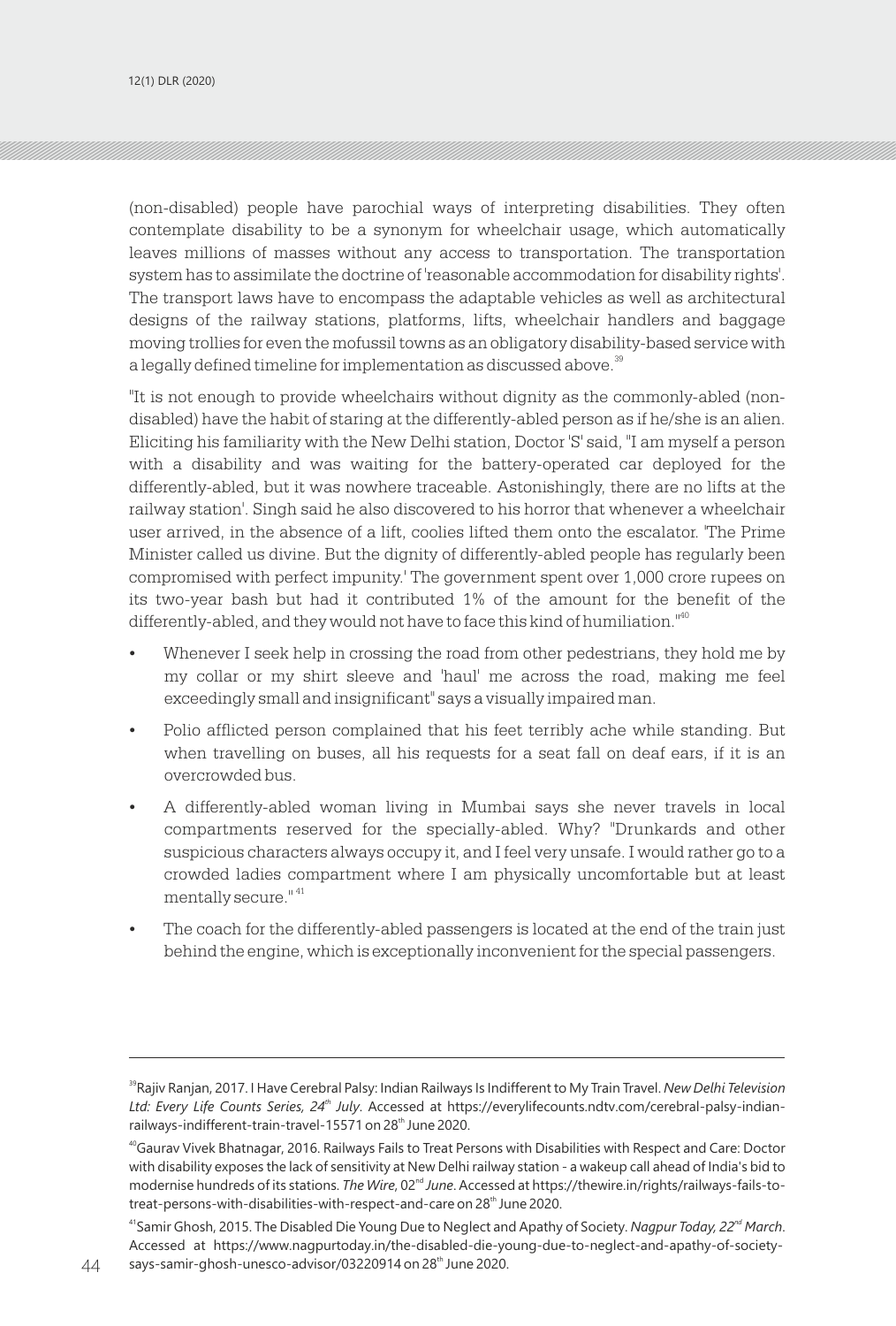

## **The Dignity of Differently-Abled Travellers**

The dignity of differently-abled passengers is severely compromised when adults with disabilities are hauled in the luggage porter's lap or when they are helped in crossing the platform by their shirt's collar. For wheelchair users, the core issue is the toilet experience for urinating, which they described as painful and humiliating.

Inconvenience and humiliation *vis-à-vis* differently-abled rail travellers have two elements: the way from the seat to the toilet and the difficulty in entering the toilet cabin. Getting to the washroom is a Herculean task, wherein, the co-passenger must carry a wheelchair as the coach attendants are generally ill-behaved and less educated, as the room is almost always too small for a wheelchair. Consequently, the specially-abled travellers try to avoid going to the toilet by using catheters or by fasting before long voyages. In contrast, some even use a diaper, a bottle or hygroscopic bag. Such insurmountable hardship to enterthe toilet lead to accidental defecation. In others, cases the unique travellers have to urinate or defecate in a diaper, that exemplifies a great sense of humiliation and personal suffering due to the resultant stench and stares of other passengers.<sup>42</sup> Such indignities come with tightly knitted inconvenience and pathetic sanitary hygiene.<sup>43</sup> Travelling also becomes undignified for passengers with disabilities because they are financially vulnerable and cannot jounce the market forces as their well-placed commonly-abled counterparts. $44$  Dignity is as essential for the specially-abled as it is for commonly-abled people. The Delhi High Court, while deciding upon the role of disability legislation in India in accruing dignity for the people with disabilities, pronounced as follows-

"The said Disability Act came into being to give effect to the United Nations Conventions on the Rights of Persons with Disabilities, to which India was a signatory. The Preamble to the said Act does not permit for any deviation from the stated objective, namely, to accord respect for the inherent dignity, individual autonomy, freedom of choice, right against non-discrimination, full and active participation in society. Equal opportunities in all walks of life, as eloquently elaborated therein, to differently-abled persons."<sup>45</sup>

Such behaviour amounts to indirect discrimination and is a tangible onslaught on the dignity of 'person' of the differently-abled.

<sup>42</sup>Yaniv Poria et al, *The Flight Experiences of People with Disabilities: An Exploratory Study*, 49(2) Journal of Travel Research, 216, 221 (2010).

<sup>&</sup>lt;sup>43</sup> The toilet technology used in the railways is not in line with the overall ethos of the sanitation campaign which is trying to eliminate open defecation to derive maximum health benefits. With the introduction of *Total Sanitation Campaign and Nirmal Gram Puraskar*, many villages are becoming open defecation free but the railway lines crossing through the district or panchayat bring undisposed excreta for such rural areas which is sufficient to increase their health risk." See Kumar Alok, SQUATTING WITH DIGNITY: LESSONS FROM INDIA 348 (Sage Publications- New Delhi, 2010)

<sup>44</sup>Gareth Shaw and Tim Coles, *Disability, Holiday Making and the Tourism Industry in the UK: A Preliminary Survey*, 25(3) Journal of Tourism Management, 397, 402 (2004).

<sup>45</sup>Tina Sharma (Minor) through Bhagwati Prasad Sharma vs Union of India & Others (2018). Accessed at http://delhihighcourt.nic.in/dhcqrydisp\_o.asp?pn=181678&yr=2018 on 17<sup>th</sup> June 2019. See Paragraphs 19 and 20, respectively.  $45$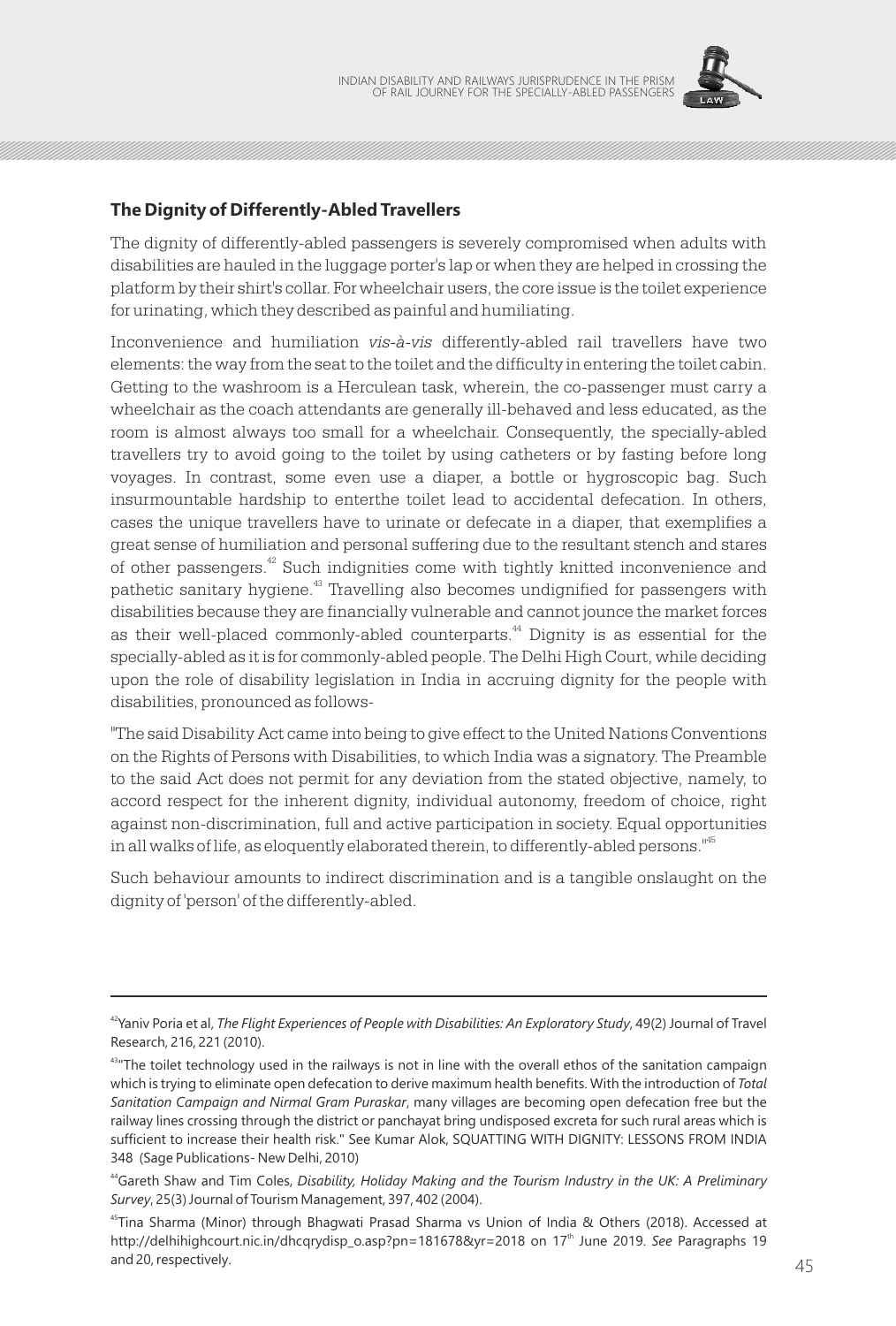#### **Importance and Universality of Dignity**

Due to its significant centrality in both the United Nations Charter and the Universal Declaration of Human Rights, the concept of 'human dignity 'now plays a crucial role in the human rights debate. The International Covenant on Economic, Social and Cultural Rights (ICESCR) and the International Covenant on Civiland Political Rights (ICCPR) both state that all human rights develop upon the intrinsic dignity of the human person. Self-Esteem or dignity has become a commonplace legal phenomenon in the texts providing for human rights protections in many jurisdictions.<sup>46</sup> In bucolic societies, dignity was often confused with the snobbish value of royal lineage or holding a high public office.<sup>47</sup>

Dignity lacks mathematical or theoretical quantification,<sup>48</sup> but it may undoubtedly serve as an impeccable argument.<sup>49</sup> Despite all its vagueness, courts have resorted extensively to the concept.<sup>50</sup> It is a constitutional right in Germany, Hungary, Israel, and South Africa, among others, while in the European Convention on Human Rights the Prohibition of "inhuman and degrading treatment" may be seen as a negative formulation of the right to dignity. In some of these jurisdictions, dignity may serve as the springboard for a series of rights. Dignity is a guiding principle in other constitutions and international human rights law.<sup>51</sup>

#### **Breach of Dignity: An Indirect Discrimination**

The Judiciary has time and again considered that right to life a right filled with human dignity.<sup>52</sup> In doing so, the Judiciary has not even shown keenness to procure evidence of bias, or a discriminatory state of mind or any malign purpose. The Courts tend to believe that hardcore proof is needless to establish a claim for indirect discrimination. Nor is corroboration of the non-existence of such intention builds up any defence or excuse for

<sup>46</sup>Christopher McCrudden, *Human Dignity and Judicial Interpretation of Human Rights*, 19(4) The European Journal of International Law, 655, 656 (2008).

<sup>47</sup>"The concept of *dignitas hominis* in classical Roman thought largely meant 'status'.Honour and respect should be accorded to someone who was worthy of that honour." *See* Ibid.

<sup>48</sup>Roger Gibbins, *How in the World Can You Contest Equal Human Dignity? 'A Response to Professor Errol Mendes' st "Taking Equality Into the 21 Century: Establishing the Concept of Equal Human Dignity*", 12(1) National Journal of Constitutional Law- Canada, 25, 30 (2000).

<sup>49</sup>Dietrich Ritschl,Can Ethical Maxims be Derived from Theological Concepts of Human Dignity?Chapter 5 in David Kretzmer and Eckart Klein eds. *The Concept of Human Dignity in Human Rights Discourse* (Columbia University Press- New York, 2002) pp. 87-98.

<sup>50</sup>David Feldman, *Human Dignity as a Legal Value- Part 1* Public Law: The Constitutional and Administrative Law of the Commonwealth, 682, 689 (1999).

<sup>&</sup>lt;sup>51</sup>Rory O'Connell, *The Role of Dignity in Equality Law: Lessons from Canada and South Africa, 267, 269 (2008).* "The constitutional value of human dignity has a central normative role. Human dignity as a constitutional value is the factor that unites the humanrights into one whole. It ensures the normative unity of human rights." *See* Aharon Barak, HUMAN DIGNITY: THE CONSTITUTIONAL VALUE AND THE CONSTITUTIONAL RIGHT (Cambridge University Press-UK, 2015: Translated by- Daniel Kayros) while quotingMiriam Naor: former President of the Israeli Supreme Court pp. 103-104. *See* also *Jeeja Ghosh vs Union of India and Others*, Others (2016) 7 SCC 761, 762-763.

<sup>&</sup>lt;sup>52</sup>Jiby P. Chacko vs Principal, Medicity School of Nursing & Another, 2002 (2) ALD.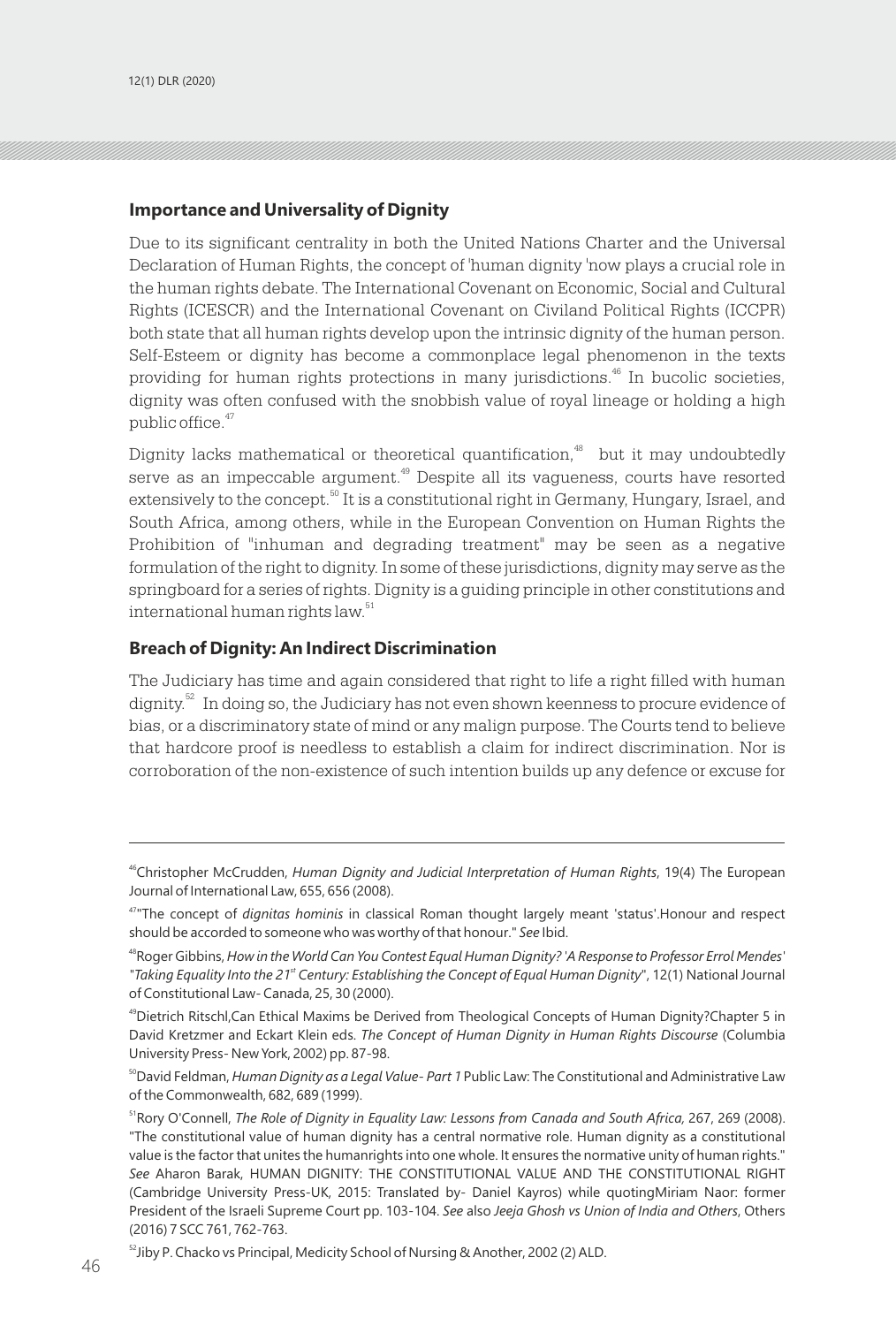

the conduct that amounts to indirect discrimination.<sup>53</sup> Life without dignity loses its purpose, resolve, and the spark of intelligence starts evaporating, which reduces the social productivity of an individual.<sup>54</sup> For example, a differently-abled commuter while on the train is misbehaved with, can have a poor performance in his official duties.<sup>55</sup> Therefore, 'reasonable accommodation' for a unique traveller must envelop the protection of her self-esteem and those assisting or accompanying them. During incidents of disability-based intimidation, even the family members helplessly tolerate the disgrace of watching their loved ones being the subject of abuse as railway passengers. That fear of indignity gets transmitted to all those who object to disabilitybased harassment. It makes them refrain from any intervention to stop the impugned bullying. Co-passenger related to the victim of the hostility, generally remain silent and do not retaliate on behalf of the specially-abled victim, even if she or he is a relative. It is also noteworthy that although the co-passenger might not be the primary target of abuse, those escorting the differently-abled person were themselves, victims of emotional upset.<sup>56</sup>

### **Observations and Recommendations**

Any name-calling or hostile behaviour should be able to attract strictures and appropriate punishments under the Railways Act 1989, instead of exclusively depending on the Disability Act 2016 or/and the Indian Penal Code. There must be a disability help desk on every railway station, whether local or national. The train ticket examiner (TTE) shall be re-designated as the 'Coach Superintendent.' His powers and authority shall be defined appropriately in case of differently-abled passengers. There is an urgent need to amend Section 145 of the Railways Act 1989. That Section states as follows-

Drunkenness or nuisance. -If any person in any railway carriage or upon any part of a railway-

- (a) is in a state of intoxication; or
- (b) commits any nuisance or Act of indecency or uses abusive or obscene language; or
- (c) wilfully or without excuse interferes with any amenity provided by the railway administration to affect the comfortable travel of any passenger,

he may be removed from the railway by any railway servant. He shall, in addition to the forfeiture of his pass or ticket, be punishable with imprisonment which may extend to six months and with fine which may extend to five hundred rupees:

<sup>&</sup>lt;sup>53</sup>Hugh Collins and Tarunabh Khaitan, Indirect Discrimination Law: Controversies and Critical Questions. Hugh Collins and Tarunabh Khaitan eds. Chapter 1 in Foundations of Indirect Discrimination Law 11 (Bloomsbury Publishing- London, 2018)

<sup>&</sup>lt;sup>54</sup>Francis Coralie Mullin vs Administrator, Union Territory of Delhi and Others, AIR 1981 SC 746.

<sup>&</sup>lt;sup>55</sup>"Indirect discrimination while travelling includes verbal abuse, such as name-calling, behaviour such as graphic and written statements, or conduct that is physically threatening, harmful or humiliating." See Michele A. Paludi,PSYCHOLOGY FOR BUSINESS SUCCESS 123 (Volume 1 Juggling, Balancing and Integrating Work and Family Roles and Responsibilities- Praeger Publication- Oxford, London, 2013)

<sup>56</sup>David Wilkin, DISABILITY HATE CRIME: EXPERIENCES OF EVERYDAYHOSTILITY ON PUBLIC TRANSPORT 59 (Springer Nature Publications- New York, 2019)